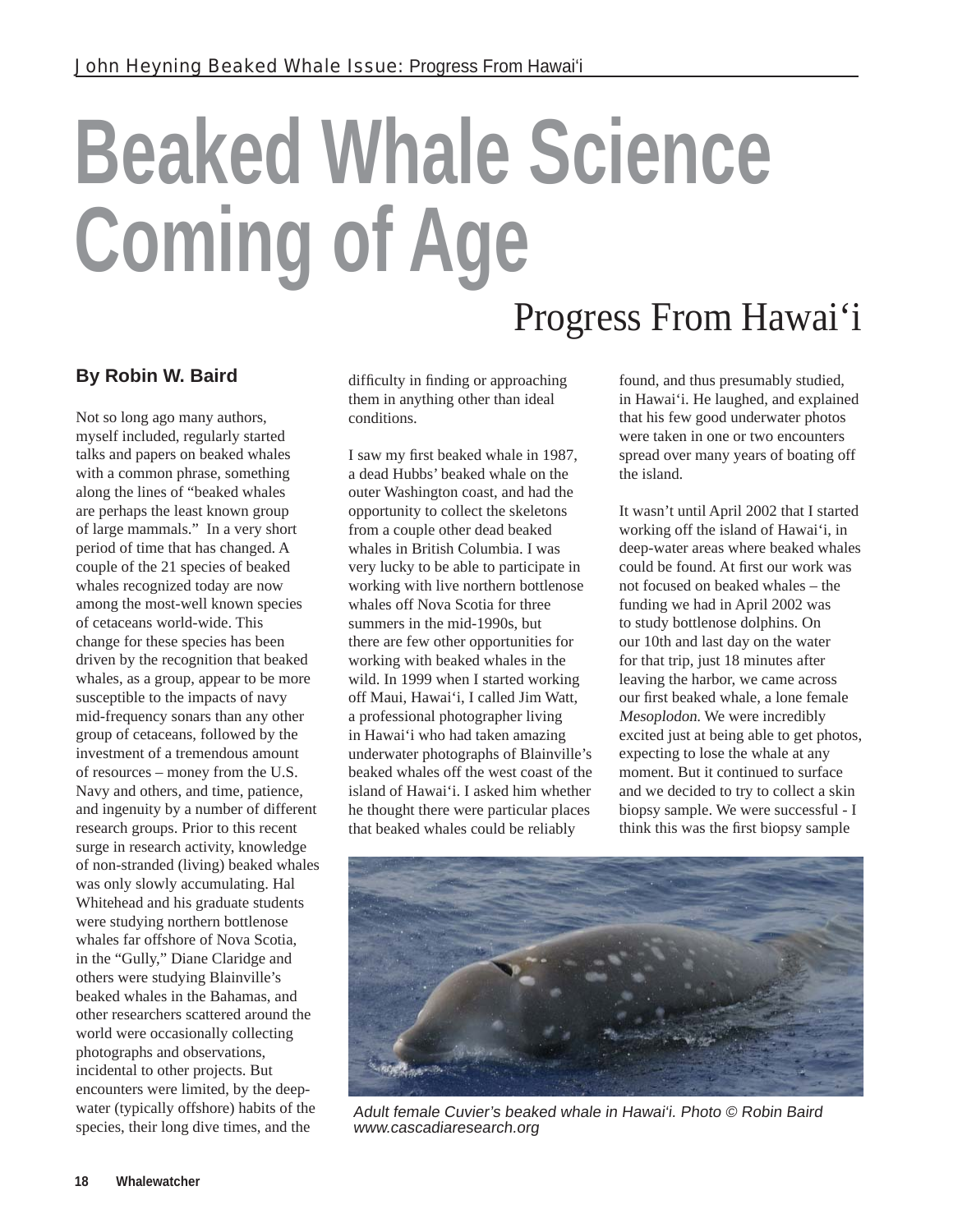collected from a free-ranging Mesoplodon. From the sample, the genetics lab at the Southwest Fisheries Science Center was later able to confirm that it was a Blainville's beaked whale. Ten minutes after the biopsy we were able to approach closely again and get more photos – certainly encouraging in terms of being able to work with this species in the future, despite how infrequently they might be encountered. Two years later when we had accumulated enough photos to set up our own photoidentification catalog, this individual became HIMd007 in the catalog, first seen by Dan McSweeney in 2000, and an individual we would see repeatedly in the future.

Several mass strandings of beaked whales have been documented around the world associated with navy exercises, including Greece, the Bahamas, and the Canary Islands. The exact cause or causes of the strandings remain unclear, but the leading contender is that high-intensity midfrequency sonar causes a behavioral reaction by the whales, which leads to decompression sickness. Since so little was known of the behavior of beaked whales until recently, much of the recent work has been funded, primarily by the U.S. Navy (but also supported by the National Marine Fisheries Service and several non-profit foundations), to try to understand more about their natural diving behavior and the implications it may have for sonar impacts.

Despite our relatively low encounter rate, eight years later more is now known about the Hawaiian populations of both Blainville's and Cuvier's beaked whales than most populations of whales and dolphins anywhere in the world.



Juvenile Blainville's beaked whale with a suction-cup attached time-depth recorder, used to document the extremely long (up to 83 minutes) and deep (to 1,599 m.) dives of this species, and to model gas exchange to help understand the susceptibility they have to decompression sickness. Photo © Robin Baird/www.cascadiaresearch.org

Over the years our beaked whale sighting rate has improved a bit – we've now worked off the island of Hawai'i in each of the last eight years, spending 303 days on the water and covering over 35,000 kilometers of trackline. On average we've encountered beaked whales a little bit more often than once every four days of field effort, although that has varied tremendously. We've had two field efforts each lasting 12 days with no beaked whale sightings in either, and another lasting 12 days with five different sightings. I think there were just as many beaked whales in the area during the 12 day periods with no sightings as the 12 day period with five sightings, but with dives of over an hour and their low surfacing profile, beaked whales are easy to miss. Despite our relatively low encounter rate, eight years later more is now known about the Hawaiian populations of both Blainville's and Cuvier's beaked whales than most populations of whales and dolphins anywhere in the world. A collaboration with Dan McSweeney, a researcher working off the island since the mid-1980s, has played a large role in this – while working with other species Dan has been taking beaked whale photographs opportunistically since the mid-1980s,

and combined with our photos this has resulted in the longest-term photoidentification catalogs available for either species world-wide, allowing us to examine social organization and long-term site fidelity.

Another major factor in increasing our knowledge about beaked whales has come from using suction-cup attached time-depth recorders to study their diving and night-time behavior. Deploying and recovering such tags (we need to get them back in order to download the data) has only been possible through a team approach, and I've been lucky to work with Daniel Webster, Allan Ligon, and Greg Schorr on this endeavor. Over the years we've deployed suction-cup attached time-depth recorders on 11 individual Blainville's beaked whales and three Cuvier's beaked whales, and recovered all but one of them. The data from these tags have provide detailed looks into their sub-surface behavior and night-time activities on a minuteby-minute basis, with tags lasting an average of 24 hours, and one staying on almost 79 hours. From the suctioncup attached tags we know that both species feed very deep in the water column, regularly diving below 1,000 meters (as deep as 1,599 meters), for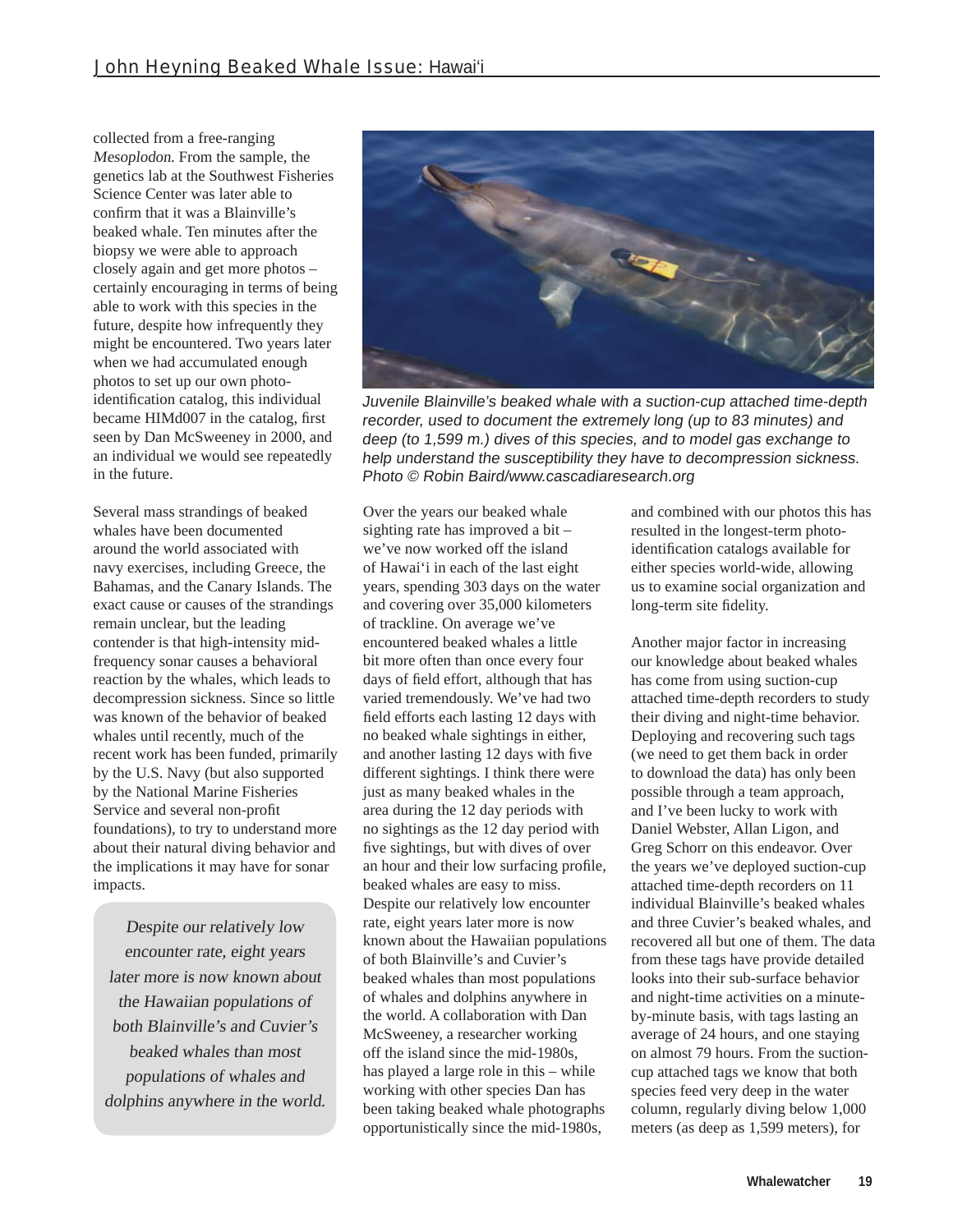dives that often last over an hour (as long as 94 minutes for one Cuvier's beaked whale). They do these deep and long foraging dives day and night.

Beaked whales have a reputation for being difficult to approach, and many people seem to think they are unpredictable in their behavior. But spending time tracking groups, often with the aid of VHF transmitters in the suction-cup attached tags, has shown the behavior of both Cuvier's and Blainville's beaked whales to be fairly predictable, as long as you know where, or when, in the dive cycle they are. The long and deep dives come with a cost – the whales, especially Blainville's beaked whales, both take a while to recover from the dives, and prepare for them ahead of time. So one 70 minute dive is followed by, and usually proceeded by, a series of 30 to 40 short dives each to just a few meters deep and with 5 to 10 seconds between each surfacing. So if your first observation of a beaked whale group involves such repeated surfacings, then you have to wonder whether they are preparing for a 60+ minute dive, and you are unlikely to ever see them again, or recovering from one, and their next "long" dive will be just 10 to 15 minutes long. Blainville's beaked whales at least move very slowly, often just a few hundred meters on a 15-minute dive, so you certainly have a reasonable chance of re-locating a group. One of the reasons why people consider beaked whales to be unpredictable is the lack of a clear relationship between the direction they are pointing when surfacing and where they are going to come up from their next dive. But when you are able to track groups over hours, rather than minutes, it becomes clear that they follow patterns, often traveling in a straight line for several hours, regardless of their surface orientation.

Learning such travel patterns, how far they move when on dives of 10 minutes or 60 minutes, has allowed us to make the most of the few encounters we have, in some cases deploying more than one time-depth recorder on individuals within the same group, to examine group coordination, or to deploy other types of tags. Starting in 2006 we've been using satellite tags to understand larger-scale and longerterm movements of beaked whales. Like other aspects of our study, this work has been a collaborative, effort: Greg Schorr from Cascadia, working with Russ Andrews of the Alaska SeaLife Center/University of Alaska Fairbanks, and Brad Hanson of the Northwest Fisheries Science Center, have refined deployment systems and remotely deployable satellite tags for use with beaked whales and other species. These tags were first used by Russ with killer whales, attaching with titanium darts to the dorsal fin. These we don't get back - they transmit to orbiting ARGOS satellites, and the locations of the tagged whales are determined from multiple "hits" to a satellite as it passes overhead. Since 2006 we've satellite tagged 10 Blainville's beaked whales and five Cuvier's beaked whales in the area, providing continuous movement and habitat use information over periods of days to months, rather than based only on sightings every four or so days on the water. We don't get all locations – a satellite has to be passing

overhead during a period when a whale surfaces multiple times, and given the infrequency of satellite passes and the long dive times of beaked whales, these two do not always come together as often as we'd like.

Because of the large number of white scars caused by cookie-cutter sharks, we are able to recognize almost every individual we encounter using photographs. Unlike most other species, where photos need to be taken from a perpendicular angle to the dorsal fin, the scars create unique patterns that can be recognized from photos that are quite off angle, which is important since some times we are not able to get as close as we'd like, or at the right angle. These scars allow us to track individuals over time and determine that the scars re-pigment only very slowly, over periods of nine years or more. From these photographic records we've been able to determine that both the Blainville's and Cuvier's beaked whales exhibit long-term fidelity to the island of Hawai'i, with repeated sightings of individuals over spans of up to 17 years. Based on sighting frequency the density of both species in our study area is very low, much lower than off the Bahamas or the Canary Islands. We have evidence based on the photoidentification work that there are two



The tip of the jaw on the Blainville's beaked whale typically clears the water on surfacing. This adult male's two erupted teeth are not visible because they are covered with stalked barnacles. Photo © Robin Baird www.cascadiaresearch.org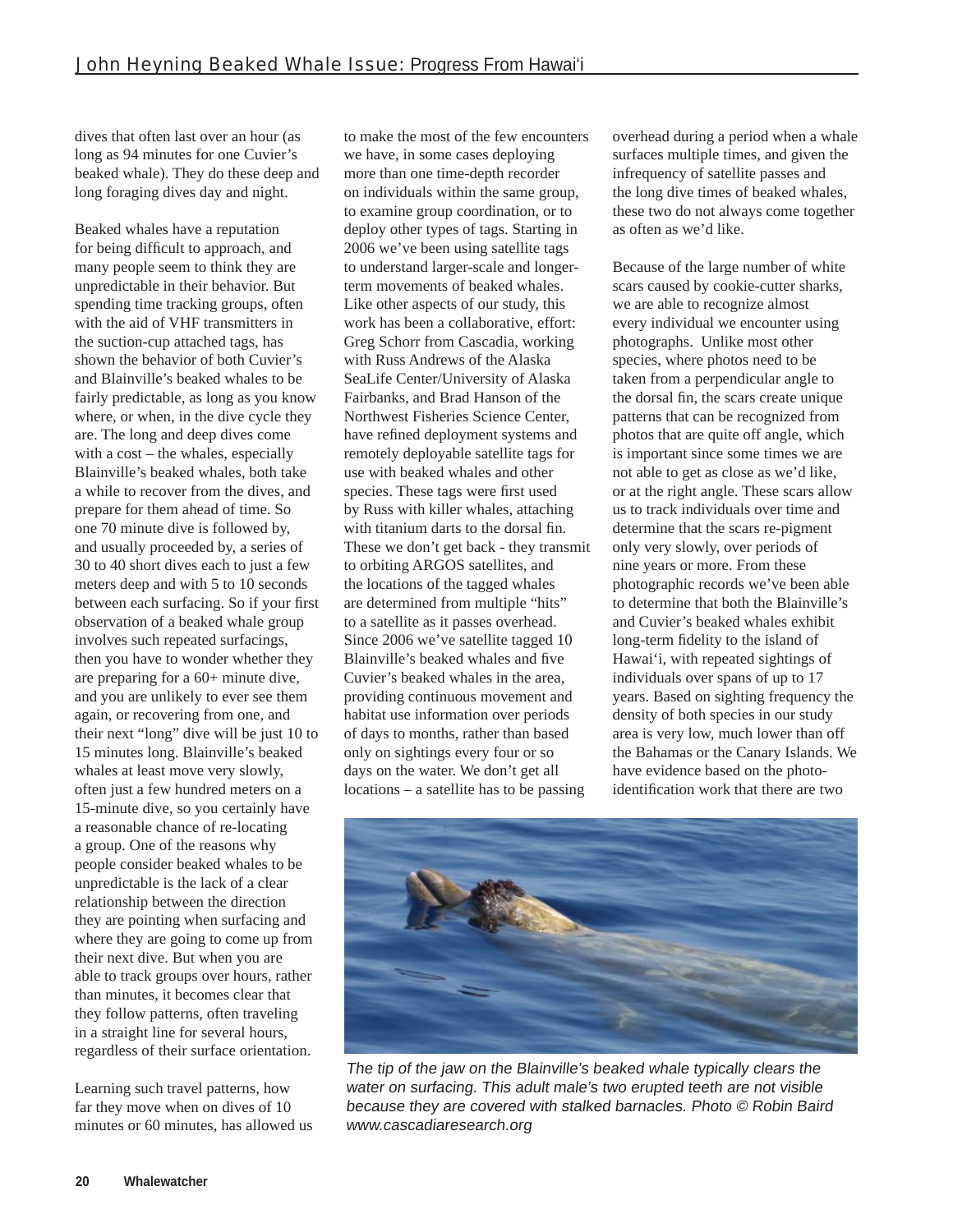populations of Blainville's beaked whales that we encounter, a small resident island-associated population, and an offshore population, presumably with individuals that just move through the area. Given where we work most of our encounters and most of the information we've collected on diving behavior and movement patterns are from individuals that are part of the island-associated population, but we have obtained some dive data (from a suction-cup attached timedepth recorder) and some movement information (from a satellite tag) from individuals we believe are part of the offshore population. Diving behavior of the island-associated and the one offshore individual Blainville's beaked whale were similar, although the offshore individuals was foraging in mid-water, while the island-associated individuals were likely foraging near the bottom, both with dives to 1,300 – 1,400 meters.

We've also used the photographic identifications to get an idea of how large the populations are, using mark-recapture methods. For Cuvier's beaked whales, the population that used the west side of the island of Hawai'i from 2003-2006 was estimated to be just 56 individuals. For Blainville's beaked whales, the estimate is higher (140 individuals), although this number includes both the island-associated population and some unknown number of individuals from the offshore population.



Adult female Cuvier's beaked whale high-speed surfacing. This individual is missing the rostrum, either through congenital defect or injury. Photo © Robin Baird/www.cascadiaresearch.org

From the tagging and photo-identification work we've determine that the populations are small and individuals show strong site fidelity, both over periods of weeks to months (based on the satellite tag data) and years (based on the photoidentification). Hawai'i is home to a major U.S. Naval base, and is regularly the site of naval exercises involving mid-frequency active sonar, the same sonar that has been implicated in a number of atypical mass stranding events of beaked whales elsewhere. The small population size and their susceptibility to impacts puts both populations at risk. We do not yet have enough information to monitor trends in either population, but this will be necessary in order to assess what types of impacts sonar associated with navy exercises may be having on these populations.

Opportunity, perseverance and some high tech tags have greatly expanded our knowledge of both of these species in Hawai'i. Combined with work on these same species, by Natacha Aguilar, Mark Johnson and others in the Canary Islands, and Diane Claridge, John Durban and others in the Bahamas, and by Eletta Revelli, Massimiliano Rosso and others in the Mediterranean, more is now known about Cuvier's and Blainville's beaked whales than the majority of species of whales and dolphins. This information has helped us understand why these species are susceptible to impacts from naval sonars, and helps direct efforts for conserving their populations.

Robin Baird is a research biologist with Cascadia Research Collective in Olympia, WA. Robin received his Ph.D. at Simon Fraser University, Burnaby (BC, Canada) in 1994.

For many years his research focused on marine mammals in British Columbia. His current research interests focus on the biology and behavior of killer whales, cetacean diving behavior, and population assessment of Hawaiian odontocetes.

Robin has authored numerous research papers and publications, as well as a popular book on killer whales (Voyageur Press, 2002). More information on his research in Hawai'i can be found at www. cascadiaresearch.org/robin/hawaii.htm.